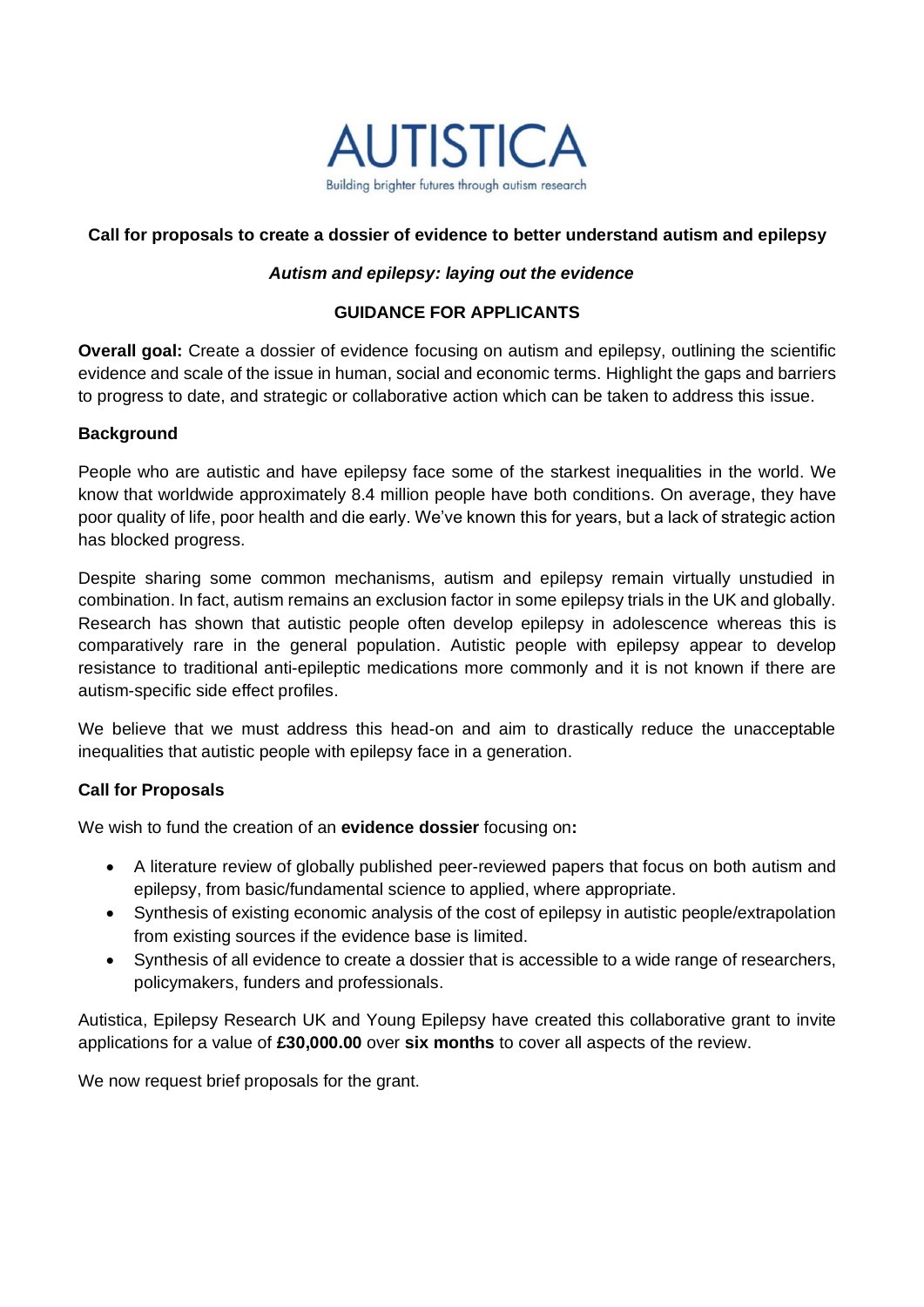# **Application process**

### *Proposal*

The method of submission of the proposal is via email to our Research & Grants Officer, Dr Cat Hughes: cat.hughes@autistica.org.uk

Proposals are due no later than 1<sup>st</sup> May 2020. All deadlines are at 11:59 PM local UK time. Autistica reserves the right to return without review any proposals found not to be in compliance with the policies, procedures, and research priorities outlined in the call for proposals.

### *Information and Formatting*

The proposal should be detailed enough to be screened for scientific merit and relevant applicant experience. It must contain two parts: (i) The completed proposal form (ii) A letter from the institution confirming the applicant's eligibility. Please refer to the Eligibility section below.

## **Factors and further considerations which increase/decrease likelihood of success**

- Applications must align with the principles set out in our [Research Strategy.](https://www.autistica.org.uk/our-research/research-strategy)
- Feasibility: You must include a clear and realistic plan to create the Evidence Dossier.
- Involvement of autistic adults, children and/or families in the design and production of research is viewed positively by Autistica.
- Please consider our research network, [Discover,](http://www.autistica.org.uk/our-research/discover-network) as a resource which can facilitate involvement, communications, dissemination and policy outputs.

# **Eligibility**

Applications will only be accepted from investigators holding appointments at academic, research or clinical institutions within the United Kingdom. Investigators must be in receipt of salary funding for the duration of the grant requested. Investigators holding a permanent full- or part-time academic or research post (or equivalent) at accredited academic, medical or research institutions within the UK are eligible to apply. Eligibility must be demonstrated with a letter from your institution at the time of submitting the proposal.

a. Applicants who do not meet the eligibility criteria above (e.g., postdoctoral fellows) are eligible to apply only if clear documentation is provided by the host institution stating that a contract is in place throughout the duration of the proposed research.

b. Proposals may be submitted in partnership with companies. In circumstances where the company receives funds from the grant a clear justification must be given, as well as a statement on what the company is contributing to the project directly.

c. Applicants are restricted to one proposal per review cycle as Principal Investigator (PI) or Co-PI.

d. The bulk of the proposed research must be conducted within the UK, although it is permissible for a proportion of the proposed research be conducted as part of an international collaboration.

# **Award**

Autistica, in collaboration with Epilepsy Research UK and Young Epilepsy will make one award and already have £30,000 held in reserve for this call.

Autistica only pays direct costs (directly charged to a project as money spent and supported by an audit record). Autistica does not pay indirect costs (costs for resources used by a project that are shared by other activities (e.g. proportion of lead investigator or shared technician's time) or directly allocated costs (non-specific costs charged across all projects for underpinning resources (e.g. estates, shared IT and administration).